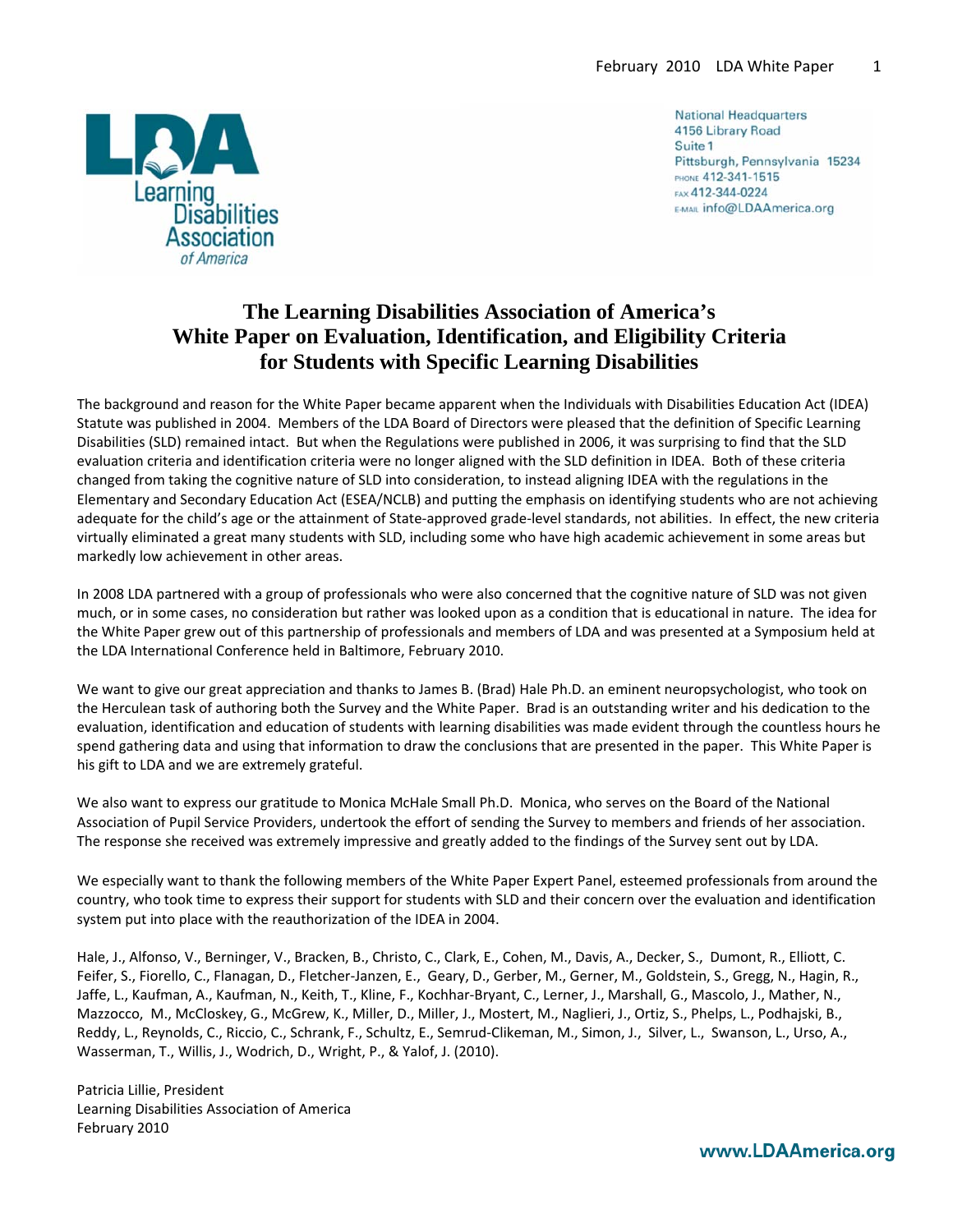## **Critical Issues in response‐to‐intervention, comprehensive evaluation, and specific learning disabilities identification and intervention: An expert white paper consensus.**

### **Document Overview and Purpose**

The following Expert Panel White Paper should be considered a "working document" for reference purposes. This White Paper project was undertaken to address the Learning Disabilities Association of America (LDA) concerns regarding the Individuals with Disabilities Education Improvement Act (IDEIA) of 2004 statutory and regulatory requirements for the identification of Specific Learning Disabilities (SLD), and the subsequent U. S. Department of Education Final Regulations and Commentary regarding implementation of IDEIA (34 CFR Parts 300 and 301; Federal Register, 2006).

The purpose of the White Paper is to provide additional information for and guidance to the federal government, professional organizations, practitioners, and the public. The LDA is hopeful that this document will facilitate legal, regulatory, policy, and training decisions, and ultimately, service delivery to children with SLD.

Subsequent to public release, the LDA sought to examine the arguments presented in IDEIA and the Final Regulations. The LDA Public Policy/Advocacy Committee solicited a number of professionals to examine the evidence that supported or refuted the information presented in the law and commentary. This LDA effort resulted in an LDA White Paper Survey of experts in the field, which in turn led to the production of this White Paper.

This White Paper presents the expert professional opinions and empirical evidence regarding the identification of children with SLD and best practices in SLD service delivery. The preliminary findings of the LDA Expert Panel Survey (see Appendix A) and this White Paper represent the opinions and empirical evidence presented by 56 university professors and researchers, special education administrators, and special education lawyers with expertise in and public recognition for their work in SLD identification and intervention.

All Expert Panel participants have published extensively in SLD, cognitive/neuropsychological assessment of high incidence disorders including SLD, and/or SLD educational intervention, in peer‐reviewed journals, peer‐reviewed scholarly books, and/or argued legal cases in court proceedings. Individual curricula vitae are available upon request. However, it is important to recognize this was not a random sample of potential experts, but rather a survey of those individuals who have been recognized by their peers as SLD scholars with legitimate professional investments in the law and practice concerning SLD identification and intervention.

This White Paper provides a summary of these Expert Panel White Paper Survey opinions, with relevant, but not exhaustive citations (provided as endnotes) that provide support for these conclusions. The **five major conclusions** drawn from these opinions and empirical evidence include:

- 1. **Maintain the SLD definition and strengthen statutory requirements in SLD identification procedures;**
- 2. **Neither ability‐achievement discrepancy analyses nor failure to respond to intervention (RTI) alone is sufficient for SLD identification;**
- 3. **To meet SLD statutory and regulatory requirements, a "third method" approach that identifies a pattern of psychological processing strengths and deficits, and achievement deficits consistent with this pattern of processing deficits, makes the most empirical and clinical sense;**
- 4. **An empirically‐validated RTI model could be used to prevent learning problems in children, but comprehensive evaluations should occur whenever necessary for SLD identification purposes, and children with SLD need individualized interventions based on specific learning needs, not merely more intense interventions designed for children in general education; and**
- 5. **Assessment of cognitive and neuropsychological processes should be used not only for identification, but for intervention purposes as well, and these assessment‐intervention relationships need further empirical investigation.**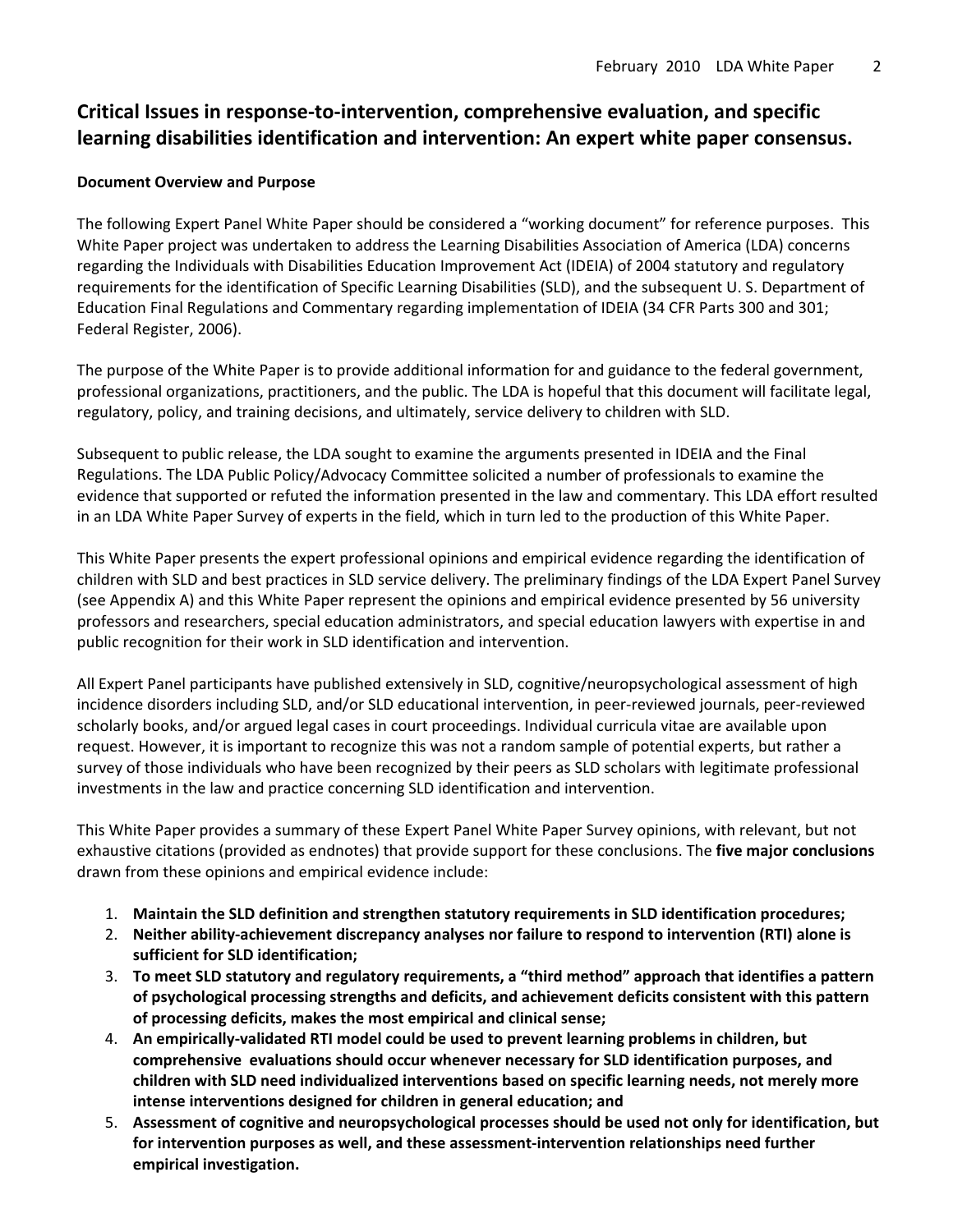The following is a detailed examination of Expert Panel White Paper Survey responses, and empirical literature that addresses the validity of these conclusions.

### **Conclusion 1: Maintain the SLD definition and strengthen statutory requirements in SLD identification procedures.**

For the SLD definition, a vast majority of participants indicated they *strongly agree* or *agree* with the hallmark characteristics of SLD (92%), which suggests that these children have both psychological processing strengths and deficits that result in specific disability that characterizes SLD (Item 1). This finding is consistent with other practitioner surveys on SLD identification,<sup>1,2,3</sup> professional organizations and consensus panels that have position statements on SLD identification,<sup>4,5,6,7</sup> and authors of numerous recent scholarly publications regarding the essential defining characteristics of SLD. 8,9,10,11,12,13,14,15,16,17,18,19,20,21,22,23,24,25,26,27,28,29,30,31,32,,33,34,35,36,37,38,39,40,41,42,43,44

Many participants felt strongly (i.e., *strongly disagree* or *disagree*; 82%) that the definition should not be amended to include *any* child exhibiting low achievement or meeting minimal academic standards (Item 2), suggesting they believe that low achievement alone is not a suitable diagnostic indicator for SLD.<sup>10-12,14,17,19,20-31,33-38,41-42</sup> In addition, Expert Panel comments reflected concern that those who were higher functioning cognitively, but still had processing strengths and deficits that adversely affect achievement, would not be identified and served if a low achievement definition were adopted.

Participants expressed concerns that the very essence of SLD lies in its definition, making it qualitatively and functionally different from low achievement only,<sup>10-12,14,17,19,20-31,33-38,41-42</sup> with many participants suggesting that SLD identification should require multidisciplinary team recognition of and adherence to IDEIA SLD statutory language when making eligibility determinations, which has not been emphasized in practice.<sup>10-12,14,17,19-29,33-35,42</sup>

The conclusion that low achievement alone does not reflect SLD does not imply that only children with SLD should receive intervention for their learning difficulties, or that those with low achievement should not receive instructional support. Rather, it argues that changing the definition of SLD to allow those with low achievement to receive special education services, which has occurred in the past with poor implementation of discrepancy approaches for SLD identification, is not appropriate. On the contrary, empirical evidence suggests children with low achievement would likely benefit from a response-to-intervention (RTI) model, where greater intensity of instruction should likely lead to response for a significant percentage of students.<sup>45,46,47,48,49,50,51</sup> However, for chronically nonresponsive children subsequently identified with a pattern of cognitive assets and deficits that underlie SLD need something *different*, particularly *individualized* instruction to meet their academic needs.<sup>10,16-</sup> 17,21,31,35,42,52,53,54,55,56,57

#### **Conclusion 2: Neither ability‐achievement discrepancy analyses nor failure to respond to intervention alone is sufficient for SLD identification.**

For SLD identification, there was a clear Expert Panel consensus that the two major models recognized by Congress and OSERS – ability‐achievement discrepancy and failure to respond to intervention – are not sufficient for SLD identification, with most participants indicating they *strongly disagree* or *disagree* with RTI (Item 5; 96%) and discrepancy (Item 6; 88%) as stand alone methods for SLD determination. The experts indicated that one of the most significant, and perhaps irreconcilable, problems with these approaches is there is no way to determine if children identified with either approach meet the SLD statutory definition (i.e., exhibit a disorder or deficit in one or more the basic psychological processes).

For ability-achievement discrepancy, the Expert Panel conclusion is consistent with literature indicating that abilityachievement discrepancy has limited utility for SLD identification, and leads to a number of problematic outcomes,58,59,60,61,62,63,64,65,66,67,68,69 which is due at least in part to poor implementation of the discrepancy model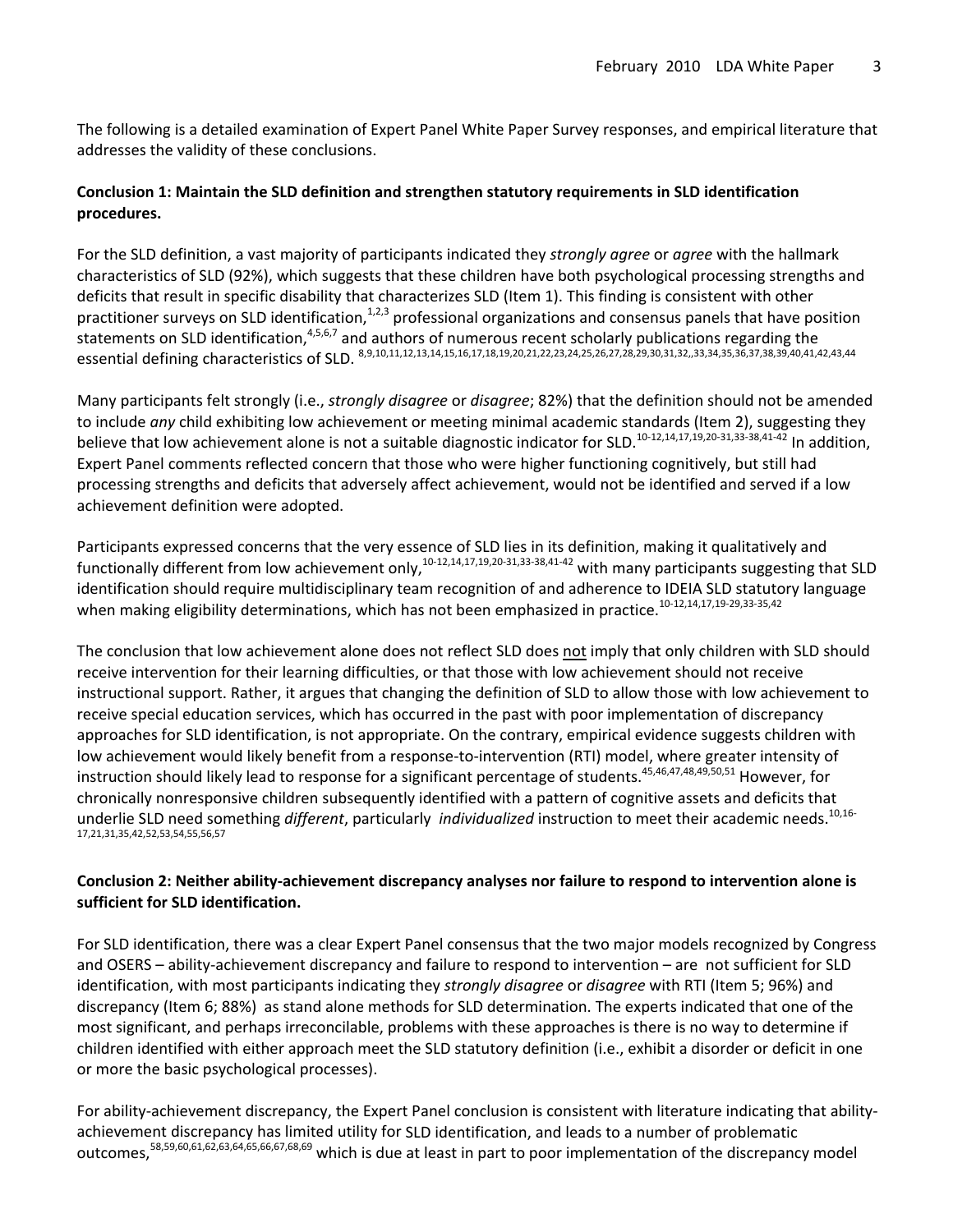and application of a discrepancy-only approach in contrast to using discrepancy models as a necessary but insufficient conditional model in SLD identification.70,71,72,73,74,75

According to experts and literature,<sup>56-73</sup> problems with the discrepancy model for SLD identification include, but are not limited to, the following:

- Uniform discrepancy application is insensitive to developmental differences in cognition and achievement;
- Unclear which IQ score should be used to establish "ability" for discrepancy calculation;
- Inability to distinguish between children with SLD and low achievers;
- Inconsistent application of the approach across schools, districts, and states;
- Over‐identification of students from diverse backgrounds;
- Measurement problems that result in poor decision‐making;
- Early identification is unlikely although it is critical for ameliorating problems (a "wait‐to‐fail" model); and
- Encourages "test and place" practices which are neither an accurate nor an effective use of resources.

Although most in the Expert Panel can agree that RTI is important for prevention of learning problems and providing early intervention services for all children, results suggest it too is problematic for SLD identification purposes. The Expert Panel clearly indicated that RTI measures and methods lack technical adequacy for SLD decision making (Item 11; 94% *strongly disagree* or *disagree*), and indicate that there is a dearth of empirical evidence supporting the use of RTI alone in addressing the intervention needs of all children with SLD (Item 8; 86% *strongly disagree* or *disagree*). Although it has been argued that RTI should be mandated for advancing academic achievement in the schools,<sup>20</sup> there are numerous reasons for which children do not respond to interventions, only one of which is SLD; therefore, inferring SLD from failure to respond to intervention is not scientifically or clinically justifiable.<sup>10</sup>‐14,16,17,19‐31,33‐38,41,42,51‐55,76,77

According to experts and literature,<sup>10-14,16,17,19-31,33-38,41,42,51-55,74,75,78,79,80,81</sup> problems with an RTI approach for SLD identification include, but are not limited to, the following:

- No consensus on type of RTI to use (i.e., standard protocol or problem-solving);
- No consensus on a measurement model for defining responsiveness in RTI models;
- No agreed upon curricula, instructional methods, or measurement tools with adequate technical quality;
- RTI research has largely focused on word reading at the early elementary grades, with methods across grades and content areas not empirically established;
- No consensus on the definition of empirically‐based approaches;
- Single subject design cannot be used because manipulation of more than one independent variable in problem‐solving RTI precludes determining causation;
- No empirically‐supported literature supporting determination of response or failure to respond, with different groups of children identified as nonresponders by different methods;
- No agreed upon teacher training standards or supervision methods to ensure interventions are carried out with integrity;
- RTI has no mechanism for differential diagnosis of SLD and other disorders;
- RTI is nothing more than a model of "diagnosis by treatment failure", which has long been proven to be a poor model in medicine; and
- There is no *true positive* in an RTI model, meaning that all children who fail to respond to quality instruction and intervention are considered SLD by default.

The last point regarding RTI, that there is no *true positive* in an RTI model, is probably the most problematic for using an RTI approach for SLD identification.<sup>13,24-25,35</sup> Without a true positive, there is no way to determine true negatives, false positives, false negatives, and the sensitivity and specificity of the measures used in identification.<sup>82</sup> This limitation could explain why studies examining responsiveness have not been successful in identifying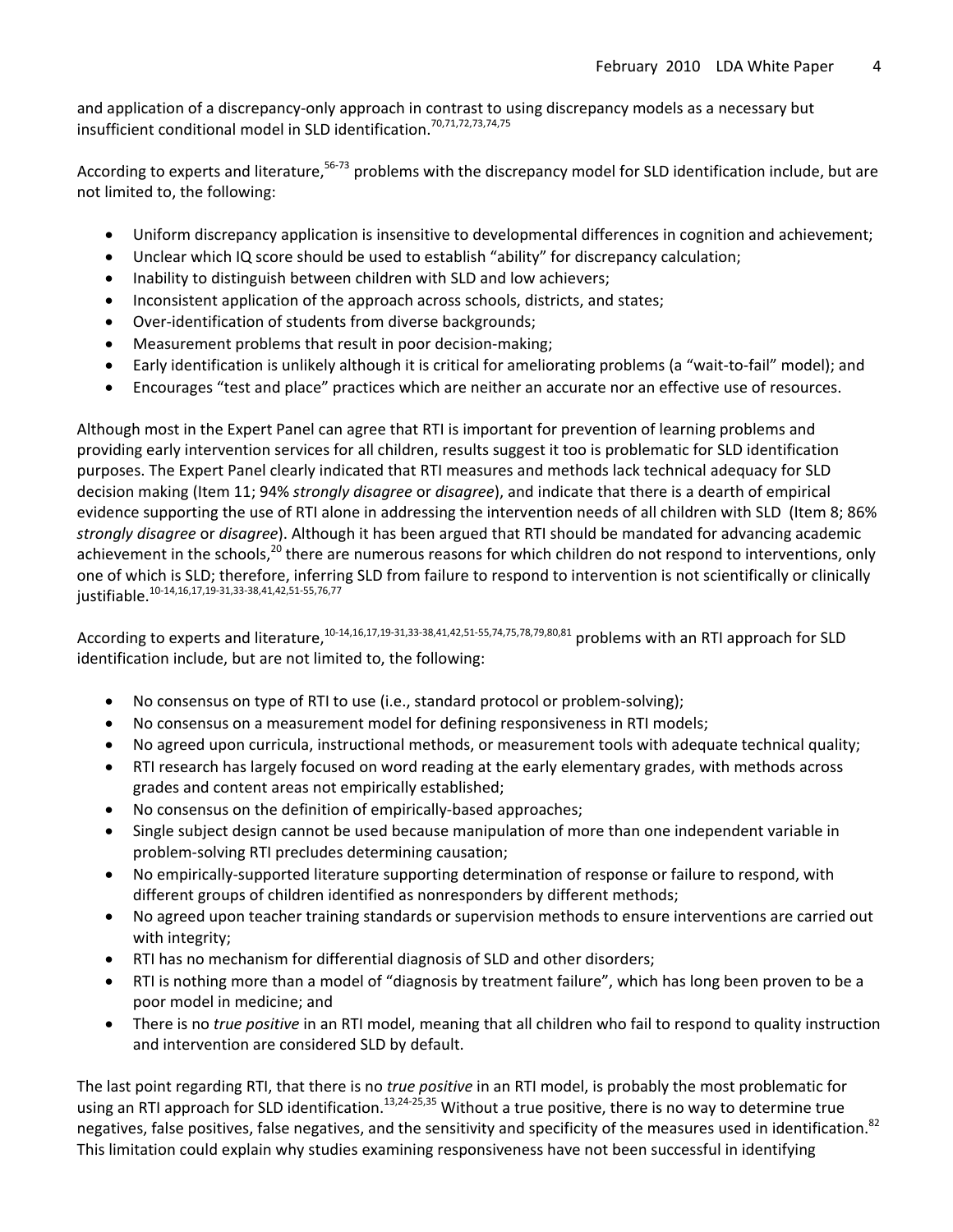responders and nonresponders reliably,<sup>76-78</sup> and who would be classified with SLD using an RTI model. Although measurement models may need re-evaluation in RTI practice,<sup>83</sup> the subjectivity in determining responsiveness will likely remain,<sup>84</sup> and unless a true positive can be identified in an RTI model, its viability for SLD identification will remain tenuous at best.

### **Conclusion 3. To meet SLD statutory and regulatory requirements, a "third method" approach that identifies a pattern of psychological processing strengths and deficits, and achievement deficits consistent with this pattern of processing deficits, makes the most empirical and clinical sense;**

Although a majority of the participants indicated they *strongly agree or agree* (70%) with the statements that children identified with SLD should meet the statutory (SLD definition) and regulatory (SLD method) requirements prior to identification (Item 4), there was less agreement here, with some participants indicating they were *neutral* (18%) or they *disagree* or *strongly disagree* (12%). In follow‐up questioning and review of open‐ended comments, the respondents less committed to this statement had some difficulty with the current SLD identification methods recognized by OSERS (i.e., ability‐achievement discrepancy and failure to respond‐to‐intervention), and instead offered a preference for a SLD identification model using a pattern of processing strengths and deficits, which is consistent with the SLD statutory definition.

The use of a processing strengths and weaknesses model allows for recognition of the SLD statutory requirements, and is consistent with the "third method" approach stipulated in the final regulations (34 CFR Parts 300 and 301; Federal Register, 2006), that indicates "300.309(a)(2)(ii) permits, but does not require, consideration of a pattern of strengths or weaknesses, or both, relative to intellectual development if the evaluation group considers such information relevant to the identification of SLD" (p. 46651). A strengths and weaknesses model makes good empirical, clinical, and legal sense because it ensures children identified with SLD demonstrate one or more processing deficits that interfere with academic achievement, the core characteristic of SLD.<sup>10-12,14,19-26,29,33</sup> Not only does this processing strengths and deficits approach make sense for SLD identification purposes, but processing assessment could also lead to more effective individualized interventions for children who do not respond adequately to intensive interventions in an RTI approach.<sup>9-14,17,19-26,29,31,33,38,50-52,85,79,86,87,88,89</sup>

A pattern of processing strengths and weaknesses approach would be consistent with the strong support for the SLD definition (Item 1; 92% agreement) and strong negative ratings for the singular use of either the SLD discrepancy or RTI identification methods (Items 5 and 6, 96% and 88% disagreement respectively). In addition, the Expert Panel consensus was clear that even a dual discrepancy RTI approach, namely low achievement and failure to respond to intervention, was not sufficient for SLD identification (Item 11), as most respondents answered *strongly disagree* or *disagree* (94%) with this item. In addition to the RTI methodological limitations described earlier, dual discrepancy approaches such as low achievement and failure to respond to intervention.<sup>43,74,77,90,</sup> cannot discriminate between those with SLD and those who are low achieving for some other reason, and would not consider high ability individuals who demonstrated relative, albeit significant, processing and achievement deficits as being children with SLD. Thus, this method would violate SLD statutory requirements.<sup>10-13,20-26</sup>

To support the processing strengths and weaknesses approach to SLD identification, a majority of the Expert Panel either *strongly agree* or *agree* that there are technically‐sound measures for identifying these cognitive and neuropsychological processing strengths and weaknesses (Item 7; 96%), and that these measures should be administered prior to identification of SLD (Item 12; 92%), with the mean scores indicating most *strongly agree* (76%) with the latter statement.

Certainly, phonological processes are important to consider for children with reading SLD, but clearly there are multiple psychological processes that affect reading, mathematics, language, and written expression.<sup>9-29,32-33,37-39,50-</sup> 52,54,79,82,91,92,93,94,95 A majority of the Expert Panel indicated they *strongly agree* (86%) or *agree* (10%) that there is empirical evidence that other psychological processes affect reading, math, and writing achievement, suggesting assessment of these processes is critical for SLD identification and service delivery (Item 3).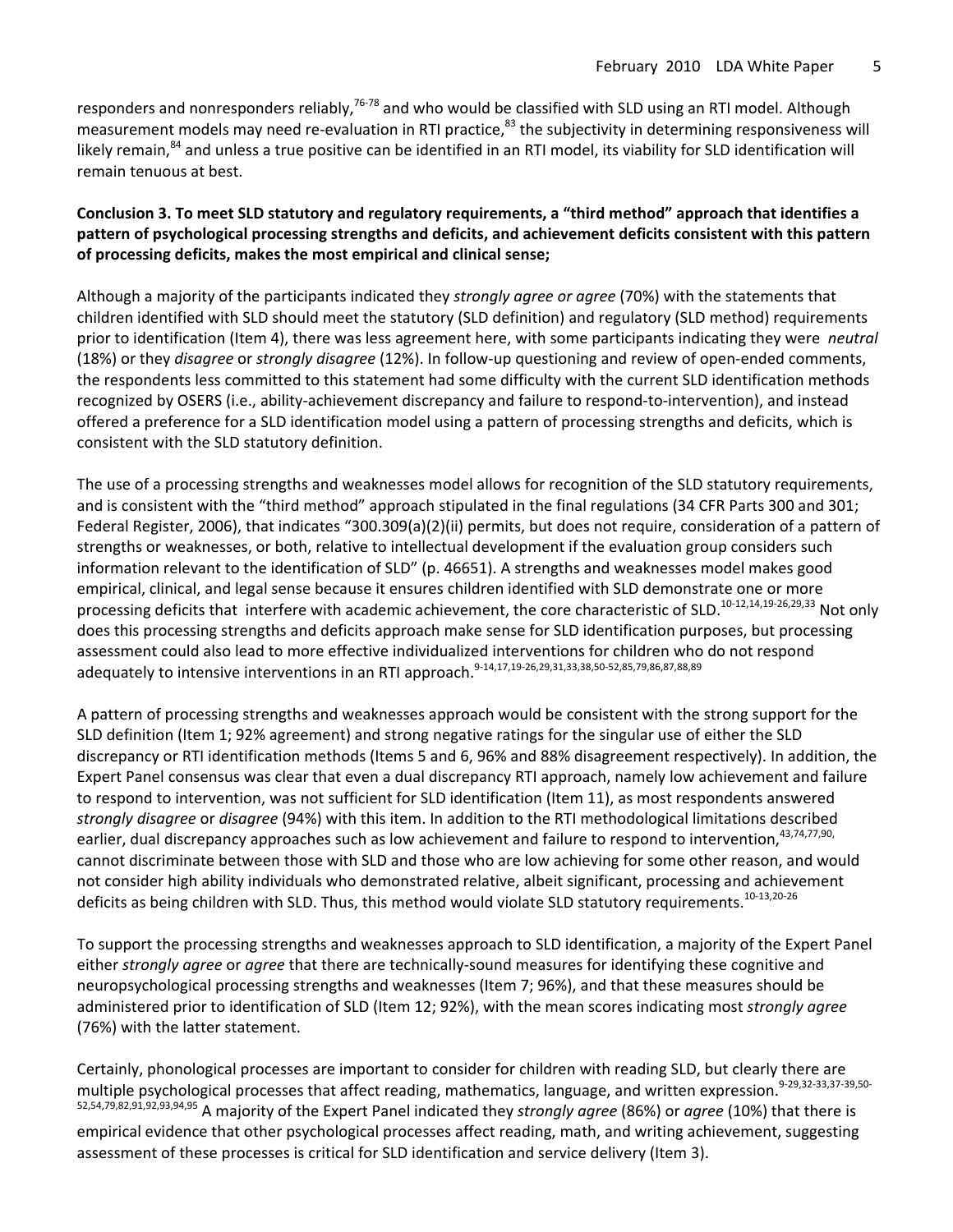There is a clear Expert Panel consensus that technically sound assessment tools are available for assessment of cognitive and neuropsychological processes (Item 7; 70% *strongly agree,* 26% *agree*), which should be administered prior to SLD identification (Item 12; 92% agreement), thereby ensuring that children identified with SLD meet IDEA statutory (i.e., definition) requirements regarding processing assets and deficits (Item 1; 92% agreement). The relevance of cognitive and neuropsychological assessment as part of a comprehensive evaluation prior to SLD identification is not only the position of the Expert Panel, but also one recognized and discussed in a number of scholarly works.<sup>9‐29, 32‐33,37‐39,50‐52,54,79,82,87,96,97,98</sup>

## **Conclusion 4. An empirically‐validated RTI model could be used to prevent learning problems, but comprehensive evaluations should occur whenever necessary for SLD identification purposes, and children with SLD need individualized interventions based on specific learning needs, not merely more intense interventions designed for children in general education.**

There was inconsistent agreement that an RTI approach should be attempted prior to comprehensive evaluation for SLD determination (Item 10; 43% *strongly agree* or *agree;* 29% *neutral*; 28% *disagree* or *strongly disagree*), yet the majority of the Expert Panel surveyed report that both RTI and comprehensive evaluation of psychological processes are important in a balanced service delivery model. In follow‐up discussion with experts and a review of comments, this inconsistency in ratings likely reflects disagreement over the utility of increasing intervention intensity in an RTI model as is suggested by some RTI proponents,<sup>44,49,66,99,100,101</sup> and/or concern over the lack of consistent RTI practices across schools, districts, and states, $102,103$  which is also a major criticism of the abilityachievement discrepancy method as noted earlier. 68-73

The Expert Panel also *strongly disagreed* or *disagreed* (86%) that RTI will meet the needs of all children with SLD (see Item 8), because these students need individualized services, not simply more intense ones. Expert Panel comments also indicated concern that the delay between recognition of a learning problem in an RTI model, and a comprehensive evaluation for SLD identification and service delivery, could be detrimental to children's well-being if poor responsiveness is not addressed immediately or in a timely manner given the child's functional impairment. Clearly, when children do not respond to our best attempts at intervention, team decisions are necessary to determine when comprehensive evaluation of cognitive and neuropsychological processes is warranted.<sup>9-29,32-33,37</sup> 39,50‐54,79‐<sup>91</sup>

It is also important to note that several Expert Panel participants *strongly agree* or *agree* (43%) that intervention should be attempted within an RTI framework prior to comprehensive evaluation (Item 10). This agreement likely reflects a need to serve those children with *learning delays* within an RTI model, yet providing comprehensive evaluations as soon as possible for SLD identification and service delivery for those children who appear to have significant processing strengths and deficits, even if a multi-tiered RTI model has not been completed. In other words, the Panel Experts suggest some decision-making flexibility is required for nonresponders in an RTI model if sufficient evidence exists that a comprehensive evaluation is needed to address the *learning deficits* experienced by children with SLD.

### **Conclusion 5. Assessment of cognitive and neuropsychological processes should be used not only for identification, but for intervention purposes as well, and these assessment‐intervention relationships need further empirical investigation.**

One of the frequent criticisms of cognitive and neuropsychological assessment is that it is not related to intervention, even though in recent years researchers have begun to show the relevance of cognitive and neuropsychological assessment for determining responsiveness to academic and behavioral intervention.11,22,25,84,104,105,106,107,108,109,110,111,112,113,114,115,116,117,118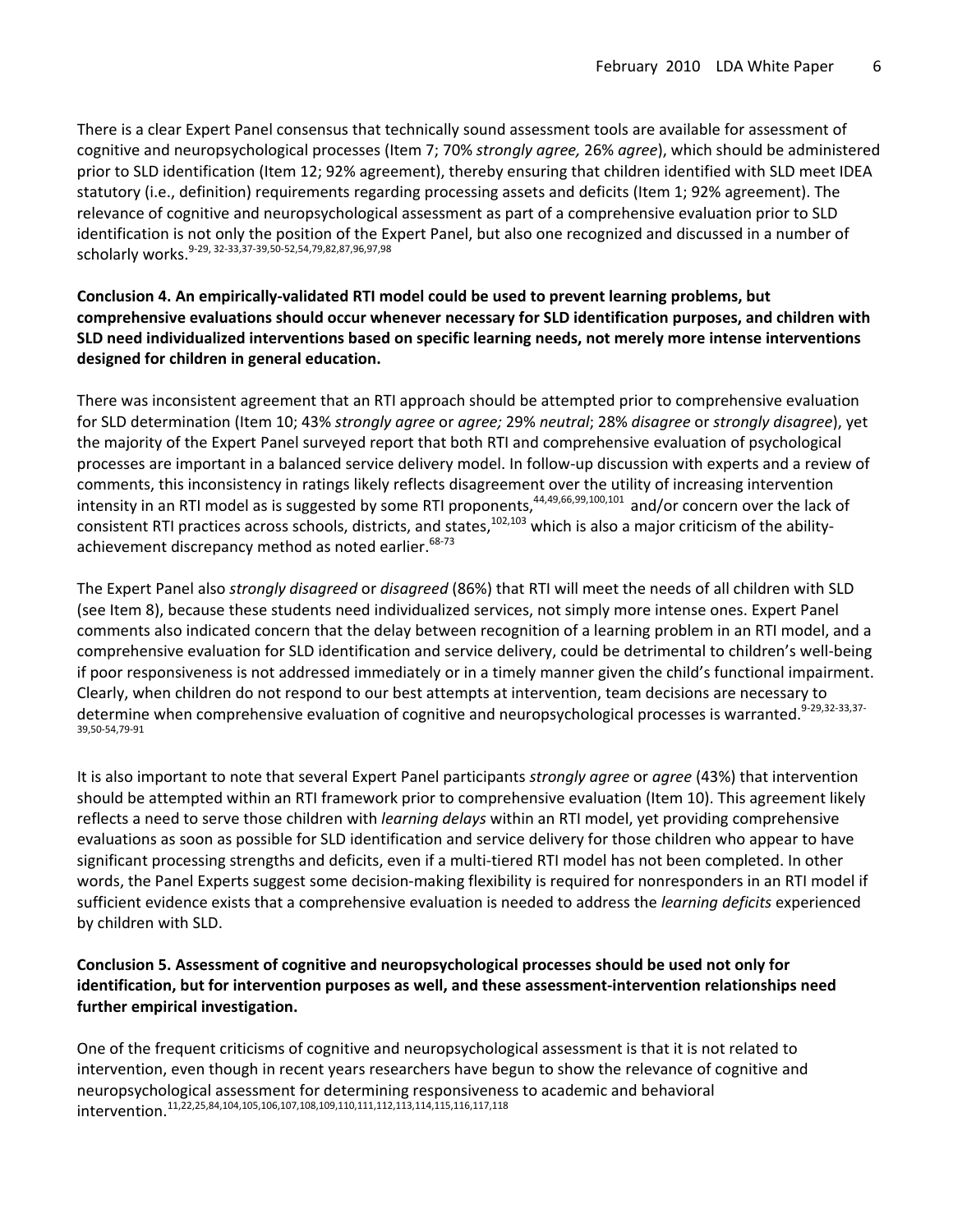Given that this research has only recently begun to emerge, it is not surprising that the Expert Panel had mixed ratings on Item 9 addressing the relationship between cognitive and neuropsychological processes and intervention (74% *agree* or *agree;* 18% *neutral*; 8% *disagree*). In written comments, several respondents indicated that the evidence was stronger for some cognitive and neuropsychological processes and intervention (e.g., reading) than others (e.g., math, writing), and that further research involving technically‐adequate measures to determine cognitive, neuropsychological, and academic response‐to‐intervention interrelationships was necessary.

Clearly, the Expert Panel results suggest further research is needed for establishing relationships between cognitive and neuropsychological assessment data, SLD identification methods, and intervention strategies and to document the concurrent, ecological, and treatment validity of evaluation results.

#### **Summary and Conclusions: Both RTI and comprehensive evaluation of psychological processes are needed to optimize service delivery for children with and without SLD.**

Consistent with many cognitive and neuropsychological assessment and intervention studies now available in peer‐ reviewed publications, the evidence presented here suggests that using technically‐adequate measures to explore psychological processing strengths and deficits, and concomitant achievement deficits could lead to better practice in SLD identification and service delivery.

To accomplish this end, the U.S. Congress, U.S. Department of Education, education policy makers, and professional stakeholders in SLD need to work together to find common ground if we are to better the lives of children with *learning delays* using an RTI approach, and those children with *learning deficits* using a processing strengths and deficits approach.

This combination of empirically‐supported best practices could reduce the need for special education referral and evaluation by providing children with learning delays early intervention services using RTI methods, but for those children who do not respond to our best attempts at intervention, additional evaluation of processing strengths and deficits could lead to more accurate identification of SLD and other high incidence disorders.

This more balanced, integrative approach would ensure that any child identified with SLD meets rigorous inclusion/exclusion criteria (i.e., inadequate response to intervention, processing strengths and deficits, achievement discrepant from processing strengths and consistent with processing deficits). This would ensure any child classified with SLD meets IDEA statutory and regulatory requirements. With a *true positive* determined in such an approach, subsequent research could examine true positives, false positives, true negatives, and false negatives to evaluate the sensitivity and specificity of different measures used in the identification process.

In addition, such a balanced practice approach would ensure that when greater *intensity* of instruction is not successful in an RTI model, those children who are chronic nonresponders could receive *individualized* instruction based on their unique patterns of cognitive and academic processing strengths and needs. This processing information can be integrated into a larger problem-solving model approach to service delivery, where individualized interventions can be designed, implemented, evaluated, and recycled as necessary until a satisfactory level of responsiveness is achieved.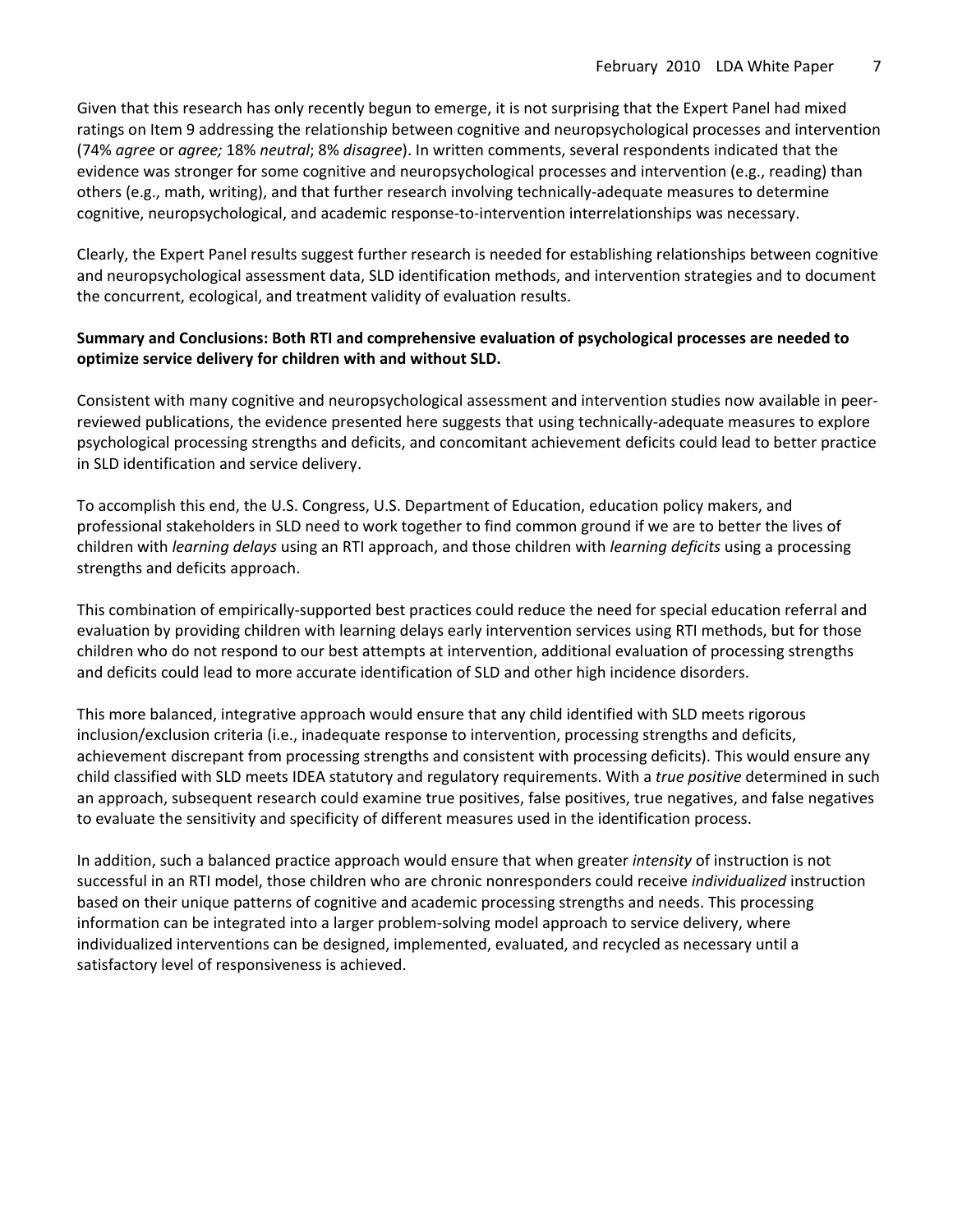#### **APPENDIX A**

## Learning Disabilities Association of America LDA/SLD Evaluation and Identification Project Expert Panel Survey

This survey consists of two parts. It is designed to develop content for the initial drafting of the LDA/SLD White Paper on evaluation and identification of children with SLD.

The first part of the survey asks individuals to provide Likert ratings regarding their level of agreement with the following statements. The second part asks individuals to provide at least 5 points which you would like to see addressed in the white paper.

**PART I.** Please indicate your level of agreement with the following statements on a 1 to 5 Likert scale, with 1 indicating *strongly disagree* to 5 indicating *strongly agree*.

|                                                                                                                                                                                                              | Strongly        |                | Strongly       |                |   |
|--------------------------------------------------------------------------------------------------------------------------------------------------------------------------------------------------------------|-----------------|----------------|----------------|----------------|---|
| 1. Children with specific learning disabilities have a deficit<br>(i.e., cognitive weakness) in the basic psychological processes<br>in the presence of cognitive integrities (i.e., cognitive strength).    | <b>Disagree</b> |                | <b>Neutral</b> | Agree          |   |
|                                                                                                                                                                                                              | $\mathbf{1}$    | $\overline{2}$ | 3              | 4              | 5 |
| $M = 4.70, SD = .86$                                                                                                                                                                                         |                 |                |                |                |   |
| 2. The definition of specific learning disabilities should be<br>amended to include any child who is not meeting minimal<br>academic standards (e.g., failing to respond to instruction/low<br>achievement). | $\mathbf{1}$    | $\overline{2}$ | 3              | 4              | 5 |
| $M = 1.66$ , $SD = 1.06$                                                                                                                                                                                     |                 |                |                |                |   |
| 3. There is empirical evidence that there are basic<br>psychological processes beyond phonological awareness that<br>have direct links to reading, math, and writing achievement.                            | $\mathbf{1}$    | $\overline{2}$ | 3              | $\overline{4}$ | 5 |
| $M = 4.82$ , $SD = .48$                                                                                                                                                                                      |                 |                |                |                |   |
| 4. Children identified with SLD should meet both statutory<br>(i.e., SLD definition) and regulatory (i.e., SLD identification<br>method) IDEA language.                                                      | $\mathbf{1}$    | $\overline{2}$ | $\overline{3}$ | $\overline{4}$ | 5 |
| $M = 3.94$ , $SD = 1.24$                                                                                                                                                                                     |                 |                |                |                |   |
| 5. Using failure to respond to intervention is all that is<br>necessary for identifying a child with a SLD.                                                                                                  | $\mathbf{1}$    | $\overline{2}$ | 3              | 4              | 5 |
| $M = 1.20, SD = .80$                                                                                                                                                                                         |                 |                |                |                |   |
| 6. Using ability-achievement discrepancy is all that is<br>necessary for identifying a child with a SLD.                                                                                                     | $\mathbf{1}$    | $\overline{2}$ | 3              | 4              | 5 |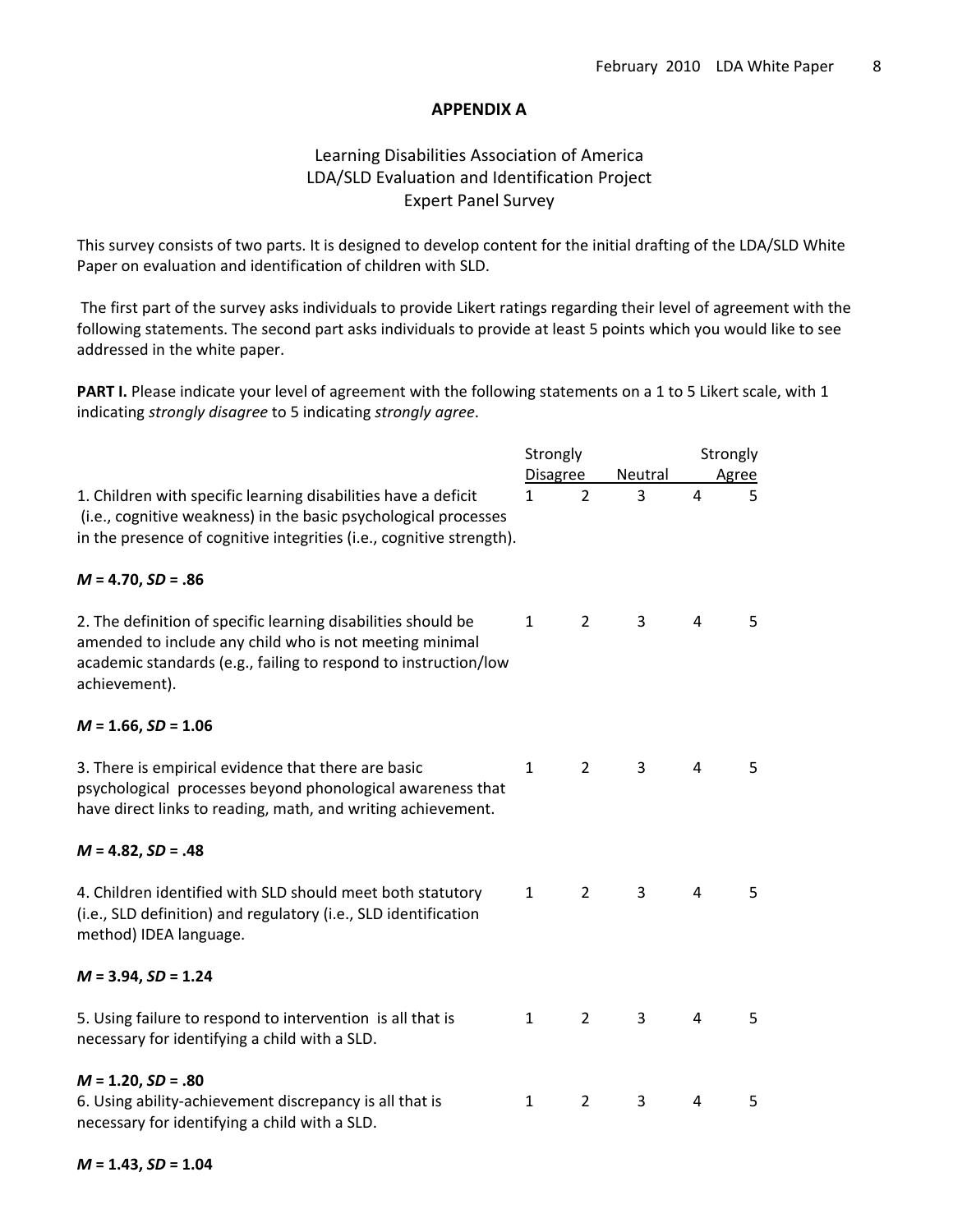| 7. There are technically sound cognitive and/or<br>neuropsychological measures currently available<br>for use in identification of a deficit in the basic<br>psychological processes.                                                        | $\mathbf{1}$ | $\overline{2}$ | 3              | 4              | 5 |
|----------------------------------------------------------------------------------------------------------------------------------------------------------------------------------------------------------------------------------------------|--------------|----------------|----------------|----------------|---|
| $M = 4.64$ , SD = .63                                                                                                                                                                                                                        |              |                |                |                |   |
| 8. Increasing intervention intensity in a multi-tier<br>response to intervention model will meet the academic<br>and psychosocial needs of all children with SLD.                                                                            | $\mathbf{1}$ | $\overline{2}$ | $\mathbf{3}$   | 4              | 5 |
| $M = 1.61, SD = .98$                                                                                                                                                                                                                         |              |                |                |                |   |
| 9. There is empirical research that documents the<br>relationship between psychological/neuropsychological<br>processes and intervention outcomes.                                                                                           | $\mathbf{1}$ | $\overline{2}$ | $\overline{3}$ | 4              | 5 |
| $M = 3.94$ , $SD = .89$                                                                                                                                                                                                                      |              |                |                |                |   |
| 10. A response to intervention approach should be<br>attempted before a child is referred for a comprehensive<br>evaluation for SLD identification.                                                                                          | $\mathbf{1}$ | $\overline{2}$ | $\overline{3}$ | $\overline{4}$ | 5 |
| $M = 3.18$ , $SD = 1.21$                                                                                                                                                                                                                     |              |                |                |                |   |
| 11. There are technically sound measures and decision<br>rules that indicate a dual discrepancy RTI approach<br>(i.e., failure to respond to intervention and below<br>minimum academic benchmarks) is sufficient for SLD<br>identification. | $\mathbf{1}$ | $\overline{2}$ | 3              | $\overline{4}$ | 5 |
| $M = 1.47$ , SD = .76                                                                                                                                                                                                                        |              |                |                |                |   |
| 12. Administration of cognitive and/or intellectual measures<br>should be required for identification of SLD.                                                                                                                                | 1            | $\overline{2}$ | 3              | 4              | 5 |

*M* **= 4.66,** *SD* **= .69**

**Endnotes**

1 Caterino, L.C., Sullivan, A. L., Long, L., & Bacal, E. (2005). A survey of Arizona school psychologists on the new IDEIA. *The School Psychologist,* 62(2), 45‐49.

<sup>2</sup> Machek, G. R., & Nelson, J. M. (2007). How should reading disabilities be operationalized? A survey of practicing school psychologists. *Learning Disabilities Research & Practice, 22,* 147‐157.

<sup>&</sup>lt;sup>3</sup>Machek, G. R., & Nelson, J. M. (2010). School psychologists' perceptions regarding the practice of identifying reading disabilities: Cognitive assessment and response to intervention considerations. *Psychology in the Schools.* Published Online January 2010.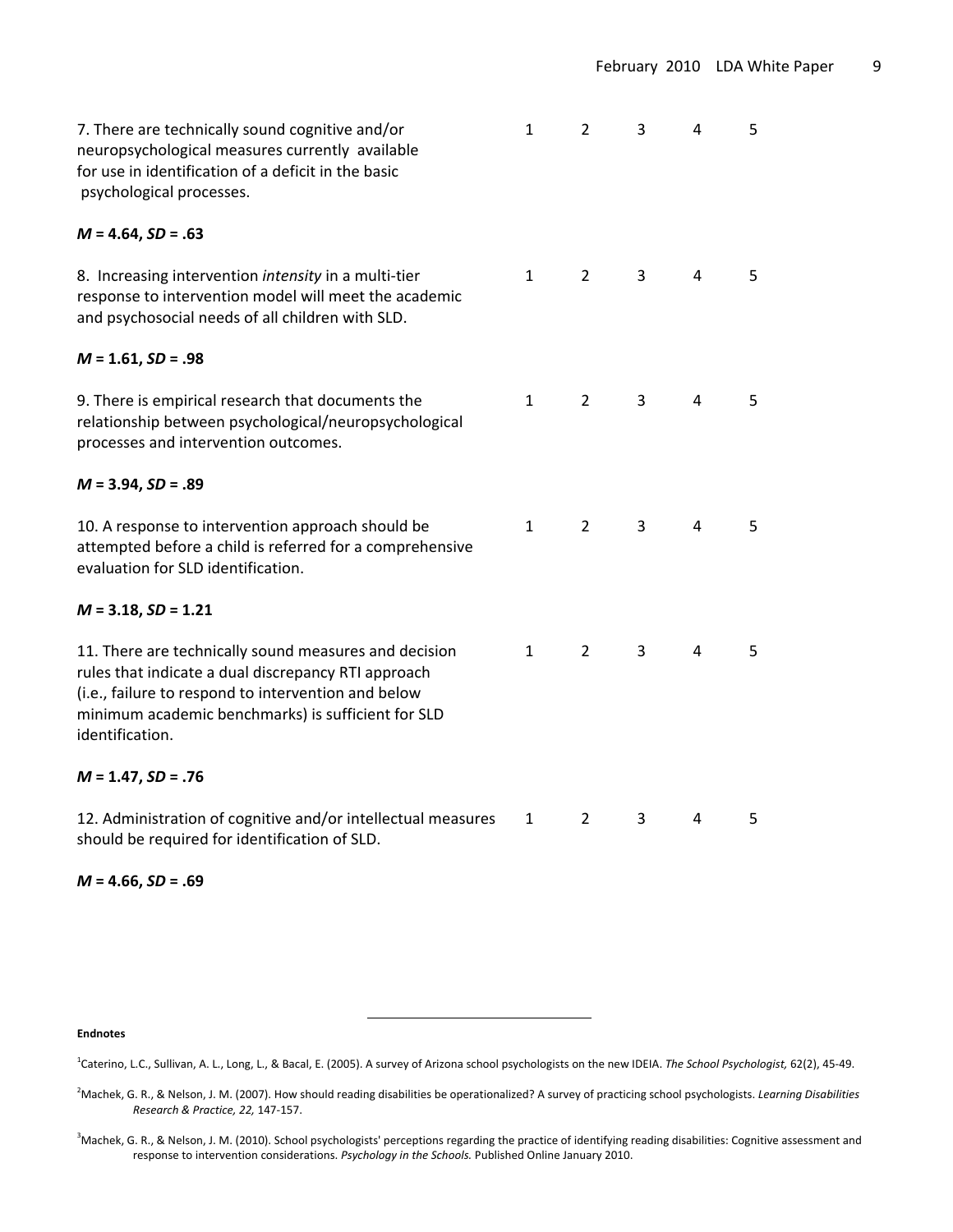4 National Association of School Psychologists (2007). Identification *of students with specific learning disabilities (Position Statement*). Bethesda, MD: Author.

<u> 1989 - Andrea Santa Andrea Andrea Andrea Andrea Andrea Andrea Andrea Andrea Andrea Andrea Andrea Andrea Andr</u>

- 5 Learning Disabilities Roundtable ( 2002 ). *Specific Learning Disabilities: Finding Common Ground*. Washington, DC : U.S. Department of Education . Offi ce of Special Education Programs, Office of Innovation and Development.
- <sup>6</sup>Schrank , F. A. , Miller , J. A. , Catering , L. , & Desrochers , J. (2006). American Academy of School Psychology survey on the independent educational evaluation for a specific learning disability: Results and discussion . *Psychology in the Schools* , 43 , 771 – 780 .
- 7 Learning Disabilities Roundtable ( 2002 ). *Specifi c Learning Disabilities: Finding Common Ground*. Washington, DC : U.S. Department of Education . Offi ce of Special Education Programs, Office of Innovation and Development.
- <sup>8</sup>Learning Disabilities Roundtable ( 2005 ). *C omments and recommendations on regulatory issues under the Individuals with Disabilities Education Improvement Act of 2004 P.L. 108‐446.* Washington, DC : U.S. Department of Education Offi ce of Special Education Programs.
- 9 Berninger, V. W. (2006). Research‐supported ideas for implementing reauthorized IDEA with intelligent professional psychological services. *Psychology in the Schools, 43*, 781‐796.
- <sup>10</sup>Fiorello, C. A., Hale, J. B., Decker, S. L., & Coleman, S. (2009). Neuropsychology in school psychology. In E. Garcia-Vazquez, T. D. Crespi, & C. A, Riccio (Eds.), Handbook of education, training and supervision of school psychologists in school and community, volume 1 (pp. 213-232). New York, NY: Taylor & Francis.
- <sup>11</sup> Fiorello, C. A., Hale, J. B., & Snyder, L. E. (2006). Cognitive hypothesistesting and response to intervention for children with reading disabilities. *Psychology in the Schools, 43,* 835‐854*.*
- $^{12}$ Fiorello, C. A., Hale, J. B., Snyder, L. E., Forrest, E., & Teodori, A. (2008). Validating individual differences through examination of converging psychometric and neuropsychological models of cognitive functioning. In S. K. Thurman & C. A. Fiorello (Eds.), *Applied Cognitive Research in K‐3 Classrooms* (pp. 232‐ 254). New York, NY: Routledge.
- <sup>13</sup> Feifer, S. G., & Della Toffalo, D. A. (2007). Integrating RTI with cognitive neuropsychology. A scientif c approach to reading. Middletown, MD: School Neuropsych Press .
- <sup>14</sup>Flanagan, D. P., Alfonso, V. C., Mascolo, J., & Hale, J. B. (in press). The WISC-IV in neuropsychological assessment and intervention. In A. S. Davis (Ed.), *Handbook of pediatric neuropsychology.* New York, NY: Springer Publishing.
- <sup>15</sup>Flanagan, D. P., Ortiz, S. O., & Alfonso, V. C. (2007). *Essentials of cross battery assessment* (2<sup>nd</sup> ed.). Hoboken, NJ: John Wiley & Sons, Inc.
- <sup>16</sup> Flanagan, D. P., Ortiz, S. O., Alfonso, V. C., & Dynda, A. M. (2006). Integration of response to intervention and norm-referenced tests in learning disability identification: Learning from the Tower of Babel. *Psychology in the Schools, 43,* 807‐825.
- <sup>17</sup> Fletcher-Janzen, E., & Reynolds, C. R. (2008). Neuropsychological perspectives on learning disabilities in the era of RTI: Recommendations for diagnosis and *intervention.* Hoboken, NJ, US: John Wiley & Sons.
- <sup>18</sup>Geary, D. C., & Hoard, M. K. (2005). Learning disabilities in arithmetic and mathematics: Theoretical and empirical perspectives. In J. I. D. Campbell (Ed.), *Handbook of mathematical cognition* (pp. 253‐267). New York: Psychology Press.
- <sup>19</sup>Hain, L. A., Hale, J. B., & Kendorski, J. G. (2009). Comorbidity of psychopathology in cognitive and academic SLD subtypes. In S. G. Feifer & G. Rattan (Eds.), *Emotional disorders: A neuropsychological, psychopharmacological, and educational perspective* (pp. 199‐226). Middletown, MD: School Neuropsych Press.
- 20Hale, J. B. (2006). Implementing IDEA with a three‐tier model that includes response to intervention and cognitive assessment methods. *School Psychology Forum: Research and Practice, 1,* 16‐27*.*
- <sup>21</sup>Hale, J. B., Fiorello, C. A., Dumont, R., Willis, J. O., Rackley, C., & Elliott, C. (2008). Differential Ability Scales–Second Edition (neuro)psychological Predictors of Math Performance for Typical Children and Children with Math Disabilities. *Psychology in the Schools, 45,* 838‐858*.*
- $^{22}$ Hale , J. B., Kaufman , A., Naglieri , J. A., & Kavale , K. A. (2006). Implementation of IDEA: Integrating response to intervention and cognitive assessment methods . *Psychology in the Schools* , 43 , 753 – 770 .
- $^{23}$ Hale, J. B., Fiorello, C. A., Miller, J. A., Wenrich, K., Teodori, A. M., & Henzel, J. (2008). WISC-IV assessment and intervention strategies for children with specific learning disabilities*.* In A. Prifitera, D. H. Saklofske, & L. G. Weiss (Eds.), *WISC‐IV clinical assessment and intervention* (2nd ed.) (pp. 109‐171). New York: Elsevier.
- $^{24}$ Hale, J. B., Flanagan, D. P., & Naglieri, J. A. (2008). Alternative research‐based methods for IDEA (2004) identification of children with specific learning disabilities*. Communiqué,36*(8), 1,14‐17.
- <sup>25</sup>Hale, J. B., Kaufman, A., Naglieri, J. A., & Kavale, K. A. (2006). Implementation of IDEA: Integrating response to intervention and cognitive assessment methods. *Psychology in the Schools, 43,* 753‐770.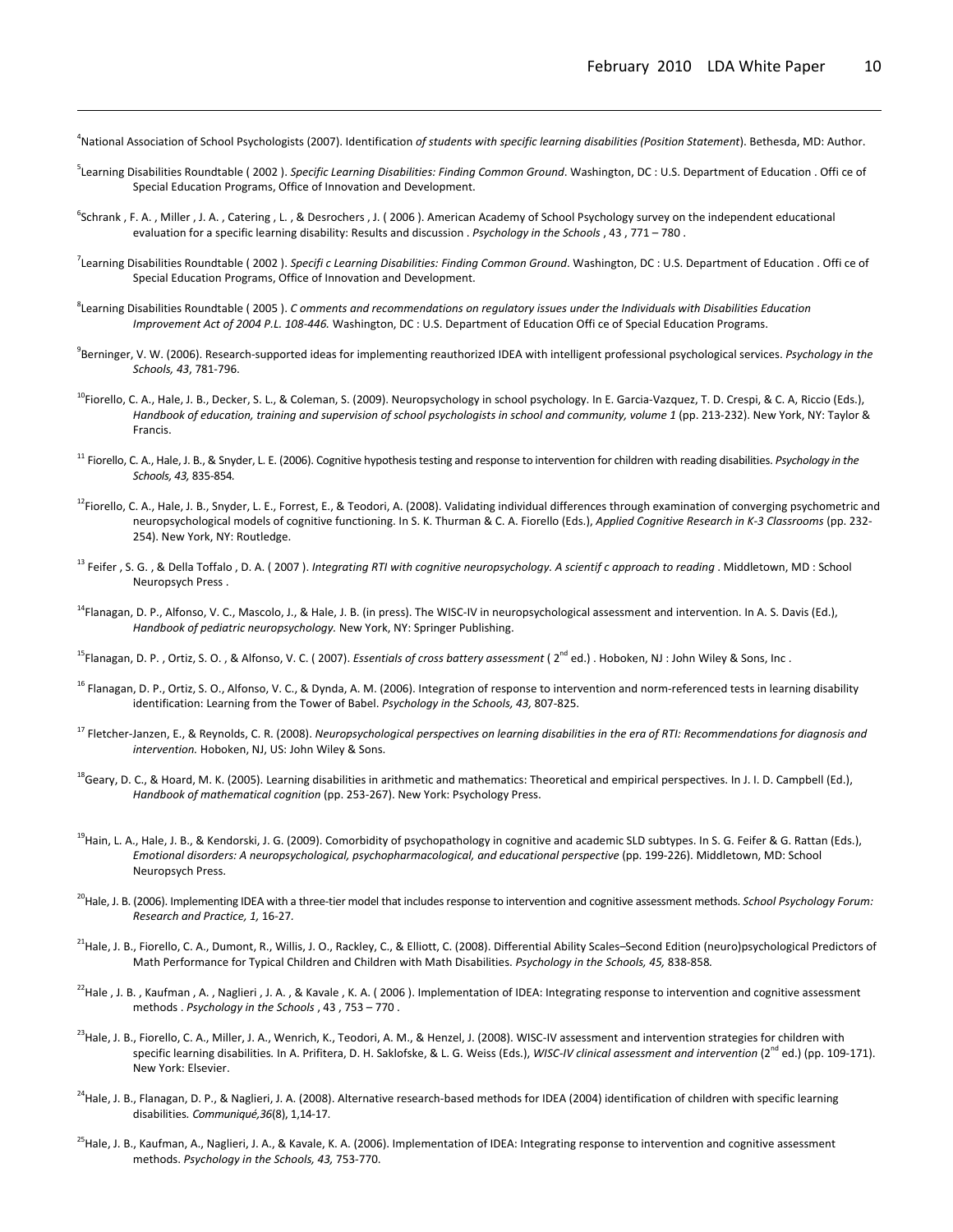<sup>26</sup>Hale , J. B. , Naglieri , J. A. , Kaufman , A. S. , & Kavale , K. A. (2004). Specific learning disability classifi cation in the new Individuals with Disabilities Education Act: The danger of good ideas. *The School Psychologist* , 58(1) , 6 – 14 .

<u> 1989 - Andrea Santa Andrea Andrea Andrea Andrea Andrea Andrea Andrea Andrea Andrea Andrea Andrea Andrea Andr</u>

- $^{27}$ Kavale, K. A., & Flanagan, D. P. (2007). Ability‐achievement discrepancy, response to intervention, and assessment of cognitive abilities/processes in specific learning disability identification: Toward a contemporary operational definition. In S. R. Jimerson, M. K. Burns, & A. M. VanDerHeyden (Eds.), Handbook of response to intervention: The science and practice of assessment and intervention (pp. 130-147). New York: Springer Publishing Company.
- $^{28}$ Kavale, K. A., Holdnack, J. A., & Mostert, M. P. (2005). Responsiveness to intervention and the identification of specific learning disability: A critique and alternative proposal*. Learning Disability Quarterly, 28*, 2‐16.
- <sup>29</sup>Kavale, K.A., Kaufman, A. S., Naglieri, J. A., & Hale, J. B. (2005). Changing procedures for identifying learning disabilities: The danger of poorly supported ideas. *The School Psychologist, 43(7),* 753<nd>770.
- <sup>30</sup>Mastropieri , M. A. , & Scruggs , T. E. (2005). Feasibility and consequences of response to intervention: Examination of the issues and scientific evidence as a model for the identification of individuals with learning disabilities . *Journal of Learning Disabilities, 38*, 525 – 531 .
- 31Mather , N. , & Gregg , N. ( 2006 ). Specifi c learning disabilities: Clarifying, not eliminating, a construct. *Professional Psychology: Research and Practice* , 37 ,  $99 - 106$ .
- 32Mazzocco , M. M. M. ( 2005 ). Challenges in identifying target skills for math disability screening and intervention . *J ournal of Learning Disabilities* , 38 , 318 323.
- 33Mazzocco M.M.M., & Myers G.F. (2003). Complexities in identifying and defining mathematics learning disability in the primary school age years. *Annals of Dyslexia*, *53,* 218‐253.
- <sup>34</sup>Murphy M.M., Mazzocco M.M.M., Hanich L., & Early M.C. (2007). Cognitive characteristics of children with mathematics learning disability (MLD) vary as a function of the cut‐off criterion used to define MLD. *Journal of Learning Disabilities*. 40:458‐478.
- <sup>35</sup>Miller, D. C., & Hale, J. B. (2008). Neuropsychological applications of the WISC-IV and WISC-IV Integrated. In A. Prifitera, D. H. Saklofske, & L. G. Weiss (Eds.), *WISC‐IV clinical assessment and intervention* (2nd ed.) (pp. 445‐495). New York, NY: Elsevier Science.
- <sup>36</sup>Ofiesh, N. (2006). Response to intervention and identification of specific learning disabilities: Why we need comprehensive evaluations as part of the process. *Psychology in the Schools, 43,*883‐888.
- 37Reynolds, C. R., & Shaywitz, S. E. (2009). Response to intervention: Remediation, perhaps, diagnosis, no. *Child Development Perspectives, 3,* 44‐47.
- 38Scruggs, T. E., & Mastropieri, M. A. (2002). On babies and bathwater: Addressing the problems of identification of learning disabilities. *Learning Disability Quarterly, 25,* 155‐168.
- 39Semrud‐Clikeman, M. (2005). Neuropsychological aspects for evaluating learning disabilities. *Journal of Learning Disabilities, 38*, 563‐568.
- <sup>40</sup>Semrud-Clikeman , M. , Fine , J. , & Harder , L. (2005). The school neuropsychology of learning disabilities. In R. K. D'Amato , E. Fletcher-Janzen , & C. R. Reynolds (Eds.) , *H andbook of School Neuropsychology* . New York, NY: John Wiley & Sons.
- <sup>41</sup>Torppa, M., Tolvanen, A., Poikkeus, A., Eklund, K., Lerkkanen, M. K., Leskinen, E., et al. (2007). Reading development subtypes and their early characteristics. *Annals of Dyslexia, 57,* 3‐52.
- <sup>42</sup>Warner , T. D. , Dede , D. E. , Garvan , C. W. , & Conway , T. W. (2002). One size still does not fit all in specific learning disability assessment across ethnic groups . *Journal of Learning Disabilities*, 35, 501 – 509.
- 43Willis, J. O., & Dumont, R. (2006). And never the twain shall meet: Can response to intervention and cognitive assessment be reconciled? *Psychology in the Schools, 43,* 901‐908.
- <sup>44</sup>Wodrich , D. L. , Spencer , M. L. , & Daley , K. B. (2006). Combining RTI and psychoeducational assessment: What we must assume to do otherwise . *Psychology in the Schools,* 43, 797 – 806.
- <sup>45</sup>Ardoin , S. P., Witt , J. C., Connell , J. E., & Koenig , J. L. (2005). Application of a three-tiered response to intervention model for instructional planning, decision making, and the identifi cation of children in need of services . *J ournal of Psychoeducational Assessment* , 23 , 362 – 380 .
- <sup>46</sup>Barnett, D. W., Daly, E. J., Jones, K. M., & Lentz, F. E. (2004). Response to intervention: Empirically based special service decisions from single-case designs of increasing and decreasing intensity. *The Journal of Special Education, 38,* 66‐79.
- 47Deno , S. L. ( 2002 ). Problem solving as " best practice " . In A. Thomas , & J. Grimes (Eds.) , *Best Practices in School Psychology IV* (pp. 37–56). Bethesda, MD : National Association of School Psychologists.
- <sup>48</sup>Daly III, E. J., Martens, B. K., Barnett, D., Witt, J. C., & Olson, S. C. (2007). Varying intervention delivery in response to intervention: Confronting and resolving challenges with measurement, instruction, and intensity. *School Psychology Review, 36,* 562‐581.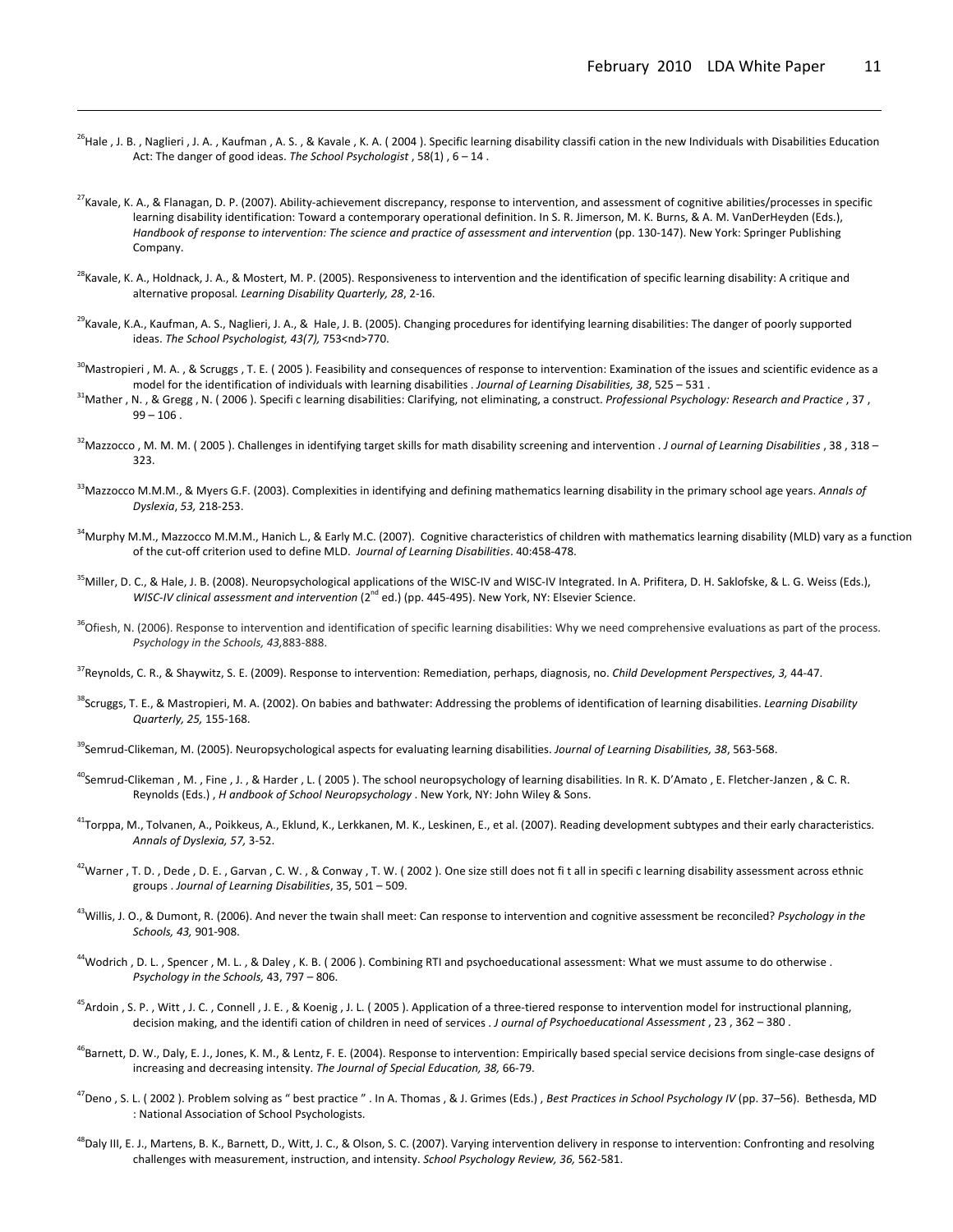49Fletcher, J. M., & Vaughn, S. (2007). Response to intervention: Preventing and remediating academic difficulties. *Child Development Perspectives, 3,* 30‐37.

<u> 1989 - Andrea Santa Andrea Andrea Andrea Andrea Andrea Andrea Andrea Andrea Andrea Andrea Andrea Andrea Andr</u>

50Jimerson, S. R., Burns, M. K., & VanDerHeyden, A. M. (2007). *Handbook of response to intervention.* New York, NY: Springer.

- 51Reschly , D. J. ( 2005 ). Learning disabilities identifi cation: Primary intervention, secondary intervention, and then what? *Journal of Learning Disabilities* , 38 ,  $510 - 515$ .
- 52Berninger, V. W., & Holdnack, J. A. (2008). Nature-nurture perspectives in diagnosing and treating learning disabilities: Response to questions begging answers that see the forest and the trees. In E. Fletcher‐Janzen,, & C. R. Reynolds (Eds.), *Neuropsychological perspectives on learning disabilities in the era of RTI: Recommendations for diagnosis and intervention* (pp. 68‐81). Hoboken, NJ, US: John Wiley & Sons.
- <sup>53</sup> Decker, S. L. (2008). School neuropsychology consultation in neurodevelopmental disorders. *Psychology in the Schools, 45,* 799‐811.
- 54Feifer, S. G. (2008). Integrating response to intervention (RTI) with neuropsychology: A scientific approach to reading. *Psychology in the Schools, 45,* 812‐825.
- 55Fuchs, D., & Deshler, D. D. (2007). What we need to know about responsiveness to intervention (and shouldn't be afraid to ask). *Learning Disabilities Research & Practice, 22,* 129‐136.
- <sup>56</sup>Kaufman, A. S. (2008). Neuropsychology and specific learning disabilities: Lessons from the past as a guide to present controversies and future practice. In E. Fletcher-Janzen & C. R. Reynolds (Eds.), Neuropsychological perspectives on learning disabilities in the era of RTI: Recommendations for diagnosis *and intervention* (pp. 1‐13). Hoboken, NJ, US: John Wiley & Sons.
- 57Reynolds, C. R., & Shaywitz, S. E. (2009). Response to intervention: Ready or not? Or, from wait‐to‐fail to watch‐them‐fail. *School Psychology Quarterly, 24,* 130‐145.
- 58Aaron, P. G. (1997). The impending demise of the discrepancy formula. *Review of Educational Research, 67,* 461‐502.
- <sup>59</sup>Berninger, V. W., & Abbott, R. D. (1994). Redefining learning disabilities: Moving beyond aptitude–achievement discrepancies to failure to respond to validated treatment protocols. In. R. G. Lyon (Ed.), *Frames of reference for the assessment of learning disabilities* (pp. 163‐183). Baltimore, MD: Paul H Brookes.
- $^{60}$ Bocian, K., Beebe, M., MacMillan, D., & Gresham, F. M. (1999). Competing paradigms in learning disabilities classification by schools and the variations in the meaning of discrepant achievement. *Learning Disabilities Research & Practice, 14,* 1–14.
- <sup>61</sup>Fletcher, J. M., Lyon, G. R., Barnes, M., Stuebing, K. K., Francis, D. J., Olson, R. K., et al. (2002). Classification of learning disabilities: An evidence based evaluation. In R. Bradley, L. Danielson, & D. Hallahan (Eds.), *Identification of learning disabilities: Research to practice* (pp. 185–250). Mahwah NJ: Erlbaum.
- <sup>62</sup>Fuchs, D., Fuchs, L. S., Mathes, P. G., Lipsey, M. L., & Roberts, P. H. (2002). Is "learning disabilities" just a fancy term for low achievement? A meta-analysis of reading differences between low achievers with and without the label. In R. Bradley, L. Danielson, & D. Hallahan (Eds.), *Identification of learning disabilities* (pp. 737‐762). Mahway, NJ: Erlbaum.
- 63Gunderson, L., & Siegal, L. (2001). The evils of the use of the IQ test to define learning disabilities in first and second language learners. *The Reading Teacher, 55,* 48‐55.
- 64Peterson, K. M. H., & Shinn, M. R. (2002). Severe discrepancy models: Which best explains school identification practices for learning disabilities? *School Psychology Review, 31,* 459‐476.
- <sup>65</sup>Stanovich, K. E., & Siegal, L. S. (1994). Phenotypic performance profile of children with reading disabilities: A regression-based test of the phonological-core variable‐difference model. *Journal of Educational Psychology, 86,* 24‐53.
- <sup>66</sup>Sternberg, R. J., & Grigorenko, E. L. (2002). Difference scores in the identification of children with learning disabilities: It's time to use a different method. *Journal of School Psychology, 40,* 65–83.
- <sup>67</sup>Stuebing, K. K., Fletcher, J. M., & LeDoux, J. M. (2002). Validity of IQ-Discrepancy Classifications of Reading Disabilities: A Meta-Analysis. American Educational Research Journal. 39, 469‐518.
- <sup>68</sup>VanDerHeyden, A. M., Witt, J. C., & Gilbertson, D. (2007). A multi-year evaluation of the effects of a Response to Intervention model on identification of children for special education. *Journal of School Psychology. 45,* 225<nd>256.
- <sup>69</sup>Vellutino , F. R. , Scanlon , D. M. , Sipay , E. R. , Small , S. G. , Pratt , A. , Chen , R. , & Denckla , M. B. (1996). Cognitive profiles of difficult-to-remediate and readily remediated poor readers: Early intervention as a vehicle for distinguishing between cognitive and experiential deficits as basic causes of specific reading disability. *Journal of Educational Psychology*, 88, 601 – 638.
- $^{70}$ Dombrowski, S. C., Kamphaus, R. W., & Reynolds, C. R. (2004). After the demise of the discrepancy: Proposed learning disabilities diagnostic criteria. *Professional Psychology: Research and Practice, 35,* 364<nd>372.

71Reschly, D. J., & Hosp, J. L. (2004). State SLD policies and practices. *Learning Disability Quarterly, 27,* 197–213.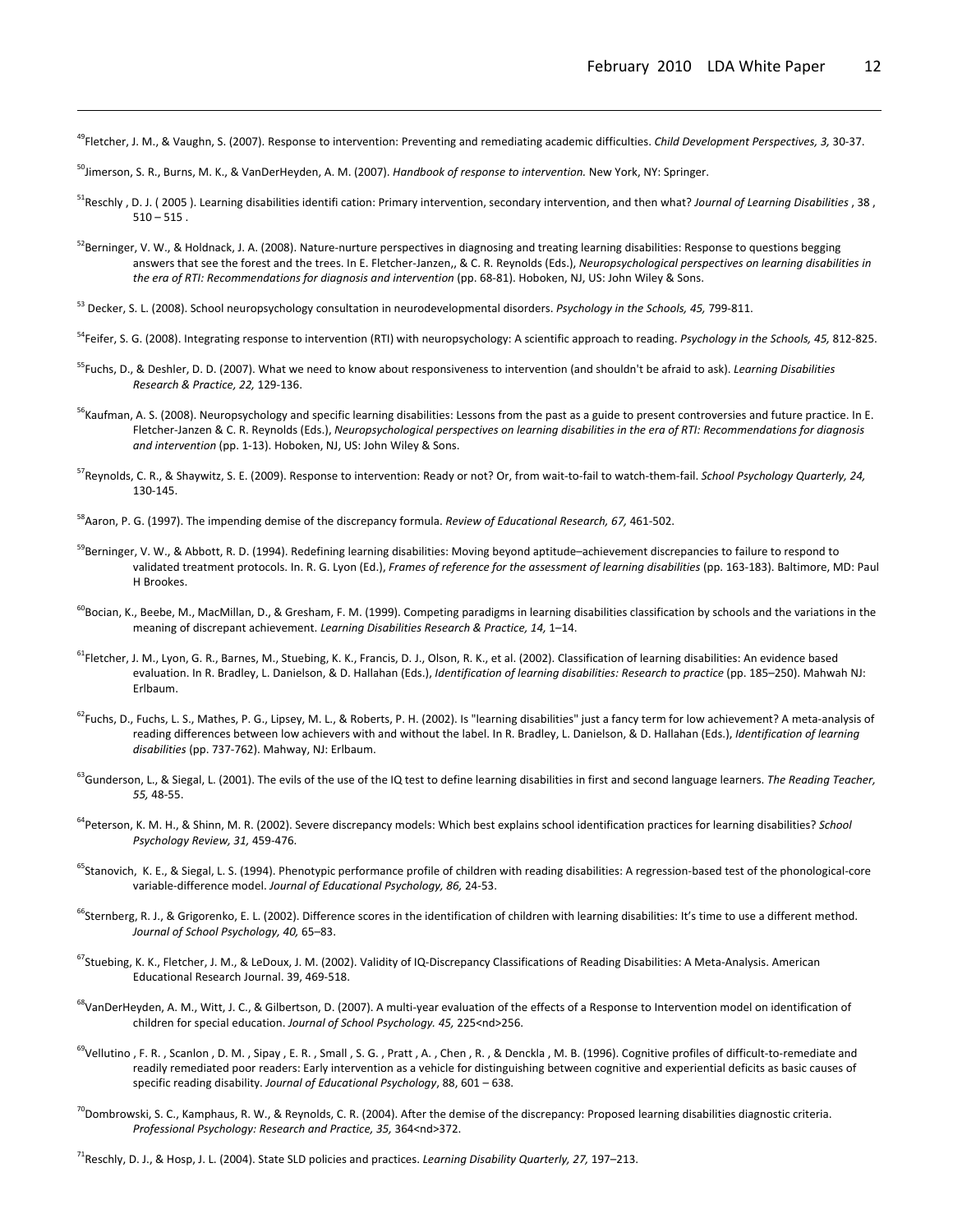72Scruggs, T. E., & Mastropieri, M. A. (2002). On babies and bathwater: Addressing the problems of identification of learning disabilities. *Learning Disability Quarterly, 25,* 155‐168.

<u> 1989 - Andrea Santa Andrea Andrea Andrea Andrea Andrea Andrea Andrea Andrea Andrea Andrea Andrea Andrea Andr</u>

- <sup>73</sup>Vaughn, S., Linan-Thompson, S., & Hickman, P. (2003). Response to instruction as a means of identifying students with learning/reading disabilities. *Exceptional Children, 69,* 391– 409.
- <sup>74</sup>Tilly, W.D., Reschly, D.J., & Grimes, J. (1999). Disability determination in problem-solving systems: Conceptual foundations and critical components. In D. Reschly, W.D. Tilly, & J. Grimes (Eds.), *Special education in transition: Functional assessment and noncategorical programming* (pp. 285–321). Longmont, CO: Sopris West.
- <sup>75</sup>Ysseldyke, J. E. & Marston, D. (2000). Origins of categorical special education services in schools and a rationale for changing them. In D. Reschly & D. Tilly (Eds.), *Functional and noncategorical special education* (pp. 137‐146). Longmont, CO: Sopris West.
- 76Fuchs, D., & Fuchs, L. S. (2006). Introduction to response to intervention: What, why, and how valid is it? *Reading Research Quarterly, 41,* 93‐99.
- 77Gerber, M. M. (2005). Teachers are still the test: Limitations of response to instruction strategies for identifying children with learning disabilities. *Journal of Learning Disabilities, 38,* 516‐523.
- <sup>78</sup>Barth, A. E., Stuebing, K. K., Anthony, J. L., Denton, C. A., Mathes, P. G., Fletcher, J. M., & Francis, D. J. (2008). Agreement among response to intervention criteria for identifying responder status. *Learning and Individiual Differences, 18,* 296‐307.
- 79Fuchs, D., Fuchs, L. S., & Compton, D. L. (2004). Identifying reading disabilities by responsivenessto instruction: Specifying measures and criteria. *Learning Disability Quarterly, 27,* 216‐227.
- <sup>80</sup>Gersten, R., & Dimino, J. A. (2006). New directions in research RTI (Response to Intervntion): Rethinking special education for students with reading disabilities. *Reading Research Quarterly, 41,* 43‐58.
- 81Speece, D.L. (2005). Hitting the moving target known as reading development: Some thoughts on screening children for secondary interventions. *Journal of Learning Disabilities, 38,* 487– 493.
- <sup>82</sup>Hale, J. B., Wycoff, K. L., & Fiorello, C. A. (in press). Cognitive hypothesis testing and RTI for specific learning disabilities identification and intervention: The best of both worlds. In D. P. Flanagan, & V. Alfonso (Eds.), *Essentials of specific learning disability assessment.* Hoboken, NJ: John Wiley & Sons.
- <sup>83</sup>Barnett, D. W., Elliott, N., Graden, J., Ihio, T., Macmann, G., Nantais, M., & Prasse, D. (2009). Technical adequacy for response to intervention practices. *Assessment for Effective Intervention, 32,* 20‐31.
- 84Gerber, M. M. (2005). Teachers are still the test. *Journal of Learning Disabilities, 38,* 516‐524.
- 85Grigorenko, E. L. (2009). Dynamic assessment and response‐to‐intervention. Two sides of the same coin. *Journal of Learning Disabilities, 42,* 111‐132.
- 86Fletcher‐Janzen, E. (2008). Knowing is not enough‐we must apply, willing is not enough‐we must do. In . In E. Fletcher‐Janzen & C. R. Reynolds (Eds.), Neuropsychological perspectives on learning disabilities in the era of RTI: Recommendations for diagnosis and intervention (pp. 315-325). Hoboken, NJ, US: John Wiley & Sons.
- <sup>87</sup>Lidz, C. S., & Pena, E. D. (2009). Response to intervention and dynamic assessment. Do we just appear to be speaking the same language? Seminars in Speech and Language, 30, 121‐133.
- 88Reynolds, C. R. (2008). RTI, neuroscience, and sense: Chaos in the diagnosis and treatment of learning disabilities. In E. Fletcher-Janzen & C. R. Reynolds (Eds.), Neuropsychological perspectives on learning disabilities in the era of RTI: Recommendations for diagnosis and intervention (pp. 14-27). Hoboken, NJ, US: John Wiley & Sons.
- 89Swanson, H. L. (2008). Neuroscience and RTI: A complimentary role. In E. Fletcher‐Janzen & C. R. Reynolds (Eds.), *Neuropsychological perspectives on learning disabilities in the era of RTI: Recommendations for diagnosis and intervention* (pp. 28‐53). Hoboken, NJ, US: John Wiley & Sons.
- 90Burns, M. K., & Senesac, B. V. (2005). Comparison of dual discrepancy criteria to assess response to intervention. *Journal of School Psychology, 43,* 393‐406.
- 91Decker, S. L., Carboni, J. A., & Oliver, J. A. (2008). Perspective on RTI from neuropsychology. In E. Fletcher‐Janzen & C. R. Reynolds (Eds.), *Neuropsychological* perspectives on learning disabilities in the era of RTI: Recommendations for diagnosis and intervention (pp. 192-199). Hoboken, NJ, US: John Wiley & Sons.
- 92Halberda J., Mazzocco M.M.M., & Feigenson L. (2008). Individual differences in non‐verbal number acuity correlate with maths achievement. *Nature*. 455(2):665‐668.
- 93McGrew, K. S., & Wendling, B. J. (in press). CHC cognitive‐achievement relations: What we have learned over the past 20 years. *Psychology in the Schools.*
- <sup>94</sup>Miller, D. C. (2008). The need to integrate cognitive neuroscience and neuropsychology in a RTI model. In E. Fletcher-Janzen & C. R. Reynolds (Eds.), Neuropsychological perspectives on learning disabilities in the era of RTI: Recommendations for diagnosis and intervention (pp. 130-140). Hoboken, NJ, US: John Wiley & Sons.